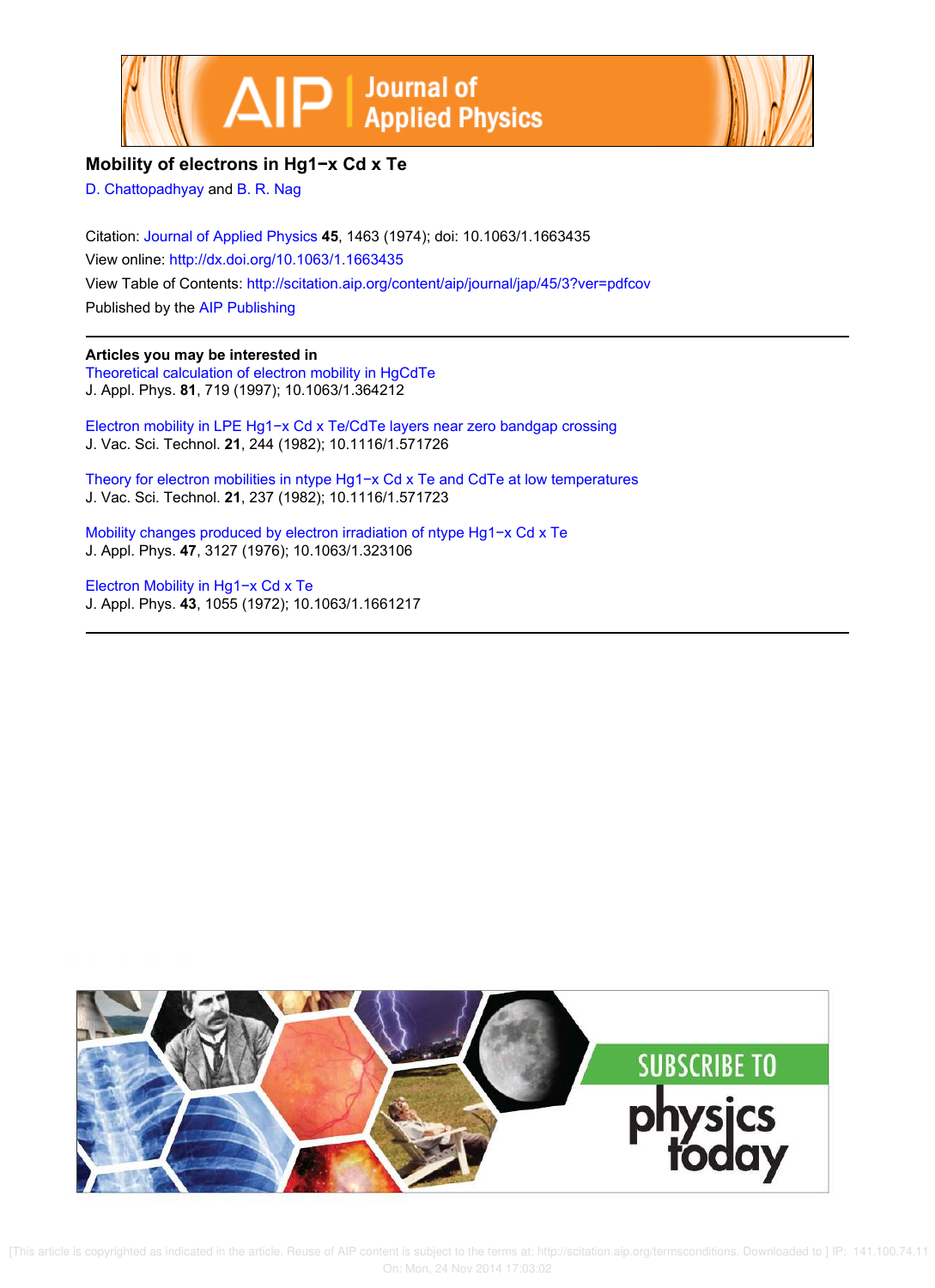## **Mobility of electrons in Hg<sub>1</sub>**  $\mathscr{A}$  **Cd<sub>x</sub> Te**

## **D. Chattopadhyay and B. R. Nag**

*Center of Advanced Study* in *Radio Physics and Electronics. University of Calcutta. Calcutta-9. India*  (Received 19 March 1973; in final form 4 June 1973)

Electron mobility in semiconducting  $Hg_{1-x}Cd_xTe$  at room temperature has been calculated in the range  $0.2 \le x \le 1.0$  by an iterative solution of the Boltzmann equation incorporating the two-mode nature of the polar optical scattering and the nonparabolicity of the conduction band. The effects of the deformation potential acoustic, ionized impurity, and electron-hole scattering have also been considered. The calculated results agree with the measured values to within a factor of 2 for  $x = 0.6$ and 0.4, whereas for  $x = 0.2$ , 0.8, and 1.0 the agreement is within a factor of 1.4.

The continuous variation of band parameters with composition in  ${\rm Hg}_{1-x}{\rm Cd}_{x}{\rm Te}$  has caused a great deal of interest in its electrical and optical properties. At low temperatures the observed electron mobilities for these alloys in the vicinity of  $x=0.2$  can be explained by considering ionized impurity scattering alone.<sup>1,2</sup> However, at room temperature, consideration of ionized impurity and electron-hole scattering only yields mobility values an order of magnitude larger than the measured ones.<sup>1</sup> Calculations of Segall *et al.* 3 indicate that in CdTe the polar-mode scattering predominates at room temperature. The same conclusion may also be made for HgTe at room temperature by considering the results of Aliev *et al.* 4 and Ivanov-Omskii *et ai.* 5 One may, hence, expect that polar optical scattering would be the predominant scattering mechanism also in  $\rm{Hg}_{1\text{-}x}\rm{Cd}_{x}\rm{Te}$  at room temperature. However, the polar-scatteringlimited mobility, as calculated by Scott, $<sup>1</sup>$  is found to be</sup> much larger than the measured values, particularly at low values of *x.* 

The mixed crystal  $Hg_{1-x}Cd_xTe$  is characterized by two modes of optical vibrations with frequencies close to those of the end menbers, CdTe and HgTe. The strengths of the two modes are nearly proportional to the constituent mole fractions. 6-8 The effect of this twomode behavior was taken into account by  $Scott<sup>1</sup>$  in an approximate way. Use was made of the expression for mobility, derived by Ehrenreich,<sup>9</sup> which is valid for a material having a single longitudinal optical frequency and a parabolic band structure. The mobility of  $Hg_{1-x}Cd_xTe$  was estimated from a weighted average of the values obtained from this expression by using the parameters of HgTe and CdTe. A rigorous approach would be to calculate the mobility by incorporating the scattering terms for the two modes of optic vibrations including the effect of the nonparabolicity of the band structure directly in the Boltzmann equation. Results obtained from such calculations are presented in this paper.

We have assumed the electron distribution to be nondegenerate in our analysis. Schmit<sup>10</sup> has shown that at a doping level of  $10^{15}$  cm<sup>-3</sup> (which is the usual doping level for the samples under discussion)  $Hg_{1-x}Cd_xTe$  remains nondegenerate at room temperature for *x* greater than 0.24. A meaningful comparison of our results with experiments would therefore be possible for  $x \ge 0.2$ , and it is this range of *x* over which numerical calculations have been performed.

The effect of nonparabolicity has been included by using the dispersion relation

1463 Journal of Applied Physics, Vol. 45, No.3, March 1974

$$
\frac{\hbar^2 k^2}{2m^*} = \gamma(E) = E\left(1 + \frac{E}{E_g}\right),\tag{1}
$$

where  $\hbar$  is the Dirac constant,  $k$  the magnitude of the carrier wave vector, *m\** the band-edge effective mass, *E* the carrier energy, and  $E<sub>g</sub>$  the band-gap energy.

Writing the electron distribution function as

$$
f(\mathbf{k}) = f_0(E) + k g(E) \cos \theta, \tag{2}
$$

where  $\theta$  is the angle between the wave vector **k** and the applied electric field  $\mathcal S$ , the Boltzmann equation for the problem becomes<sup>11</sup>

$$
\sum_{i=1,2} M_i \nu_i^{(0)} g(E) = \sum_{i=1,2} M_i [\nu_i^* g(E + \hbar \omega_i) + \nu_i^* g(E - \hbar \omega_i)]
$$

$$
- \frac{e\hbar \mathcal{E}}{m^* (d\gamma/dE)} \frac{d f_0}{dE}.
$$
(3)

The subscripts  $i = 1$  and 2 denote the two modes characteristic of the optic vibrations in  $Hg_{1-x}Cd_xTe$ . The strength of the two optic vibrations corresponding to HgTe and CdTe would be, respectively, proportional to  $(1-x)$  and *x*. The multiplying factor  $M_i$  for a given composition, therefore, has values  $(1 - x)$  and *x*, respectively, for the two modes.  $v^{(0)}$  is the scattering-out rate for polar scattering;  $\nu^*$  and  $\nu^-$  are the corresponding scattering-in rates due to the processes of phonon emission and absorption. Expressions for  $v^{(0)}$ ,  $v^*$ , and *v-* were obtained from a paper by Conwell and Vassell. <sup>12</sup> It should be mentioned that these expressions ignore the admixture of *p-type* valence-band wave functions. Inclusion of this admixture reduces the scattering rate, and thus to some extent offsets the effect of nonparabolicity. As we are mainly interested in the degree to which nonparabolicity affects the mobility, we have not con-Sidered this admixture. Also, the parameter values of *Hg1\_xCdxTe* have not yet reached the state of precision as to warrant the incorporation of these refinements in the calculations.

Equation (3) has been solved for  $g(E)$  by numerical iteration, using the method described by Rode.<sup>11</sup> In this method, the summation terms on the right-hand side of (3) are first ignored and an approximate value of  $g(E)$ is obtained by solving the resultant equation. This value of  $g(E)$  is then substituted in the right-hand side to yield a more accurate value of  $g(E)$ , which is again used in the right-hand Side. The process, when repeated a few times, gives a convergent value for mobility that is determined by the relation

Copyright © 1974 American Institute of Physics 1463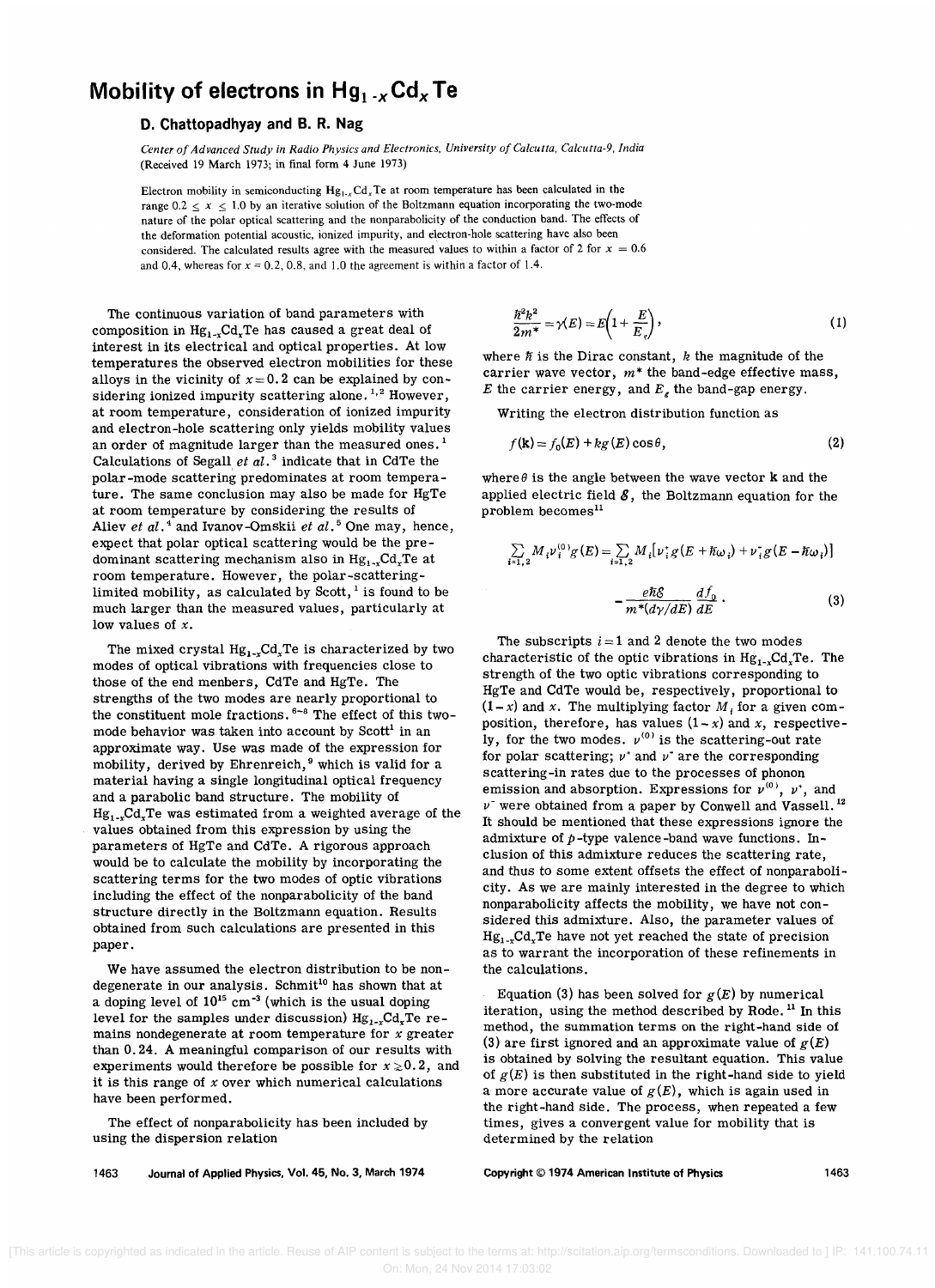TABLE 1. Comparison of the results of the present analysis and those of Scott's analysis.

| x   | Mobilities for a<br>parabolic band on<br>the basis of the<br>present analysis<br>$\rm (cm^2 V^{-1} sec^{-1})$ | Mobilities obtained<br>using Scott's method<br>and the parameter<br>values the same as<br>those in the previous<br>column<br>$\rm (cm^2 V^{-1} sec^{-1})$ | Mobility values<br>given by Scott<br>$\rm[cm^2 V^{-1} sec^{-1})$ |
|-----|---------------------------------------------------------------------------------------------------------------|-----------------------------------------------------------------------------------------------------------------------------------------------------------|------------------------------------------------------------------|
| 0.2 | 4.19 $\times$ 10 <sup>4</sup>                                                                                 | 4.02 $\times$ 10 <sup>4</sup>                                                                                                                             | 9.87 $\times$ 10 <sup>4</sup>                                    |
| 0.4 | $7.93 \times 10^3$                                                                                            | $7.6 \times 10^3$                                                                                                                                         | 7.03 $\times$ 10 <sup>3</sup>                                    |
| 0.6 | 3.42 $\times$ 10 <sup>3</sup>                                                                                 | 3.34 $\times$ 10 <sup>3</sup>                                                                                                                             | 2.41 $\times$ 10 <sup>3</sup>                                    |
| 0.8 | $1.90 \times 10^3$                                                                                            | $1.90 \times 10^3$                                                                                                                                        | 1.37 $\times$ 10 <sup>3</sup>                                    |
| 1.0 | $1.18 \times 10^3$                                                                                            | 1.18 $\times$ 10 <sup>3</sup>                                                                                                                             | $1 \times 10^3$                                                  |

$$
\mu = \frac{8\sqrt{2}\pi (m^*)^{3/2}}{3\pi^4 n \mathcal{S}} \int_0^\infty \gamma^{3/2}(E) g(E) dE, \tag{4}
$$

where *n* is the carrier concentration.

We have taken the values of the optic frequencies of *Hg<sup>1</sup> \_ <sup>x</sup>CdxTe* from Ref. 6. Recent results given by Baars and Sorger<sup>8</sup> for the composition dependence of the highfrequency dielectric constant  $(K_{\infty})$  of  $Hg_{1-x}Cd_{x}Te$  shows that it varies almost linearly with *x* from the HgTe to the CdTe value. But the variation of the static dielectric constant  $(K_0)$  is, to the knowledge of the authors, not available in the literature. For the sake of simplicity, both  $K_0$  and  $K_{\infty}$  have been assumed to vary linearly with *x* from the HgTe to the CdTe end. Values of  $K_0$  and  $K_{\infty}$ for HgTe and CdTe were taken from Refs. 13 and 14, respectively. The band-gap values (for different values of *x)* for room temperature as given in Ref. 15 were used.

In order to estimate the values of the band-edge effective mass, we note that it is related to the band gap by the  $\tt{expression}^{2,10}$ 

$$
m^* = \frac{3\hbar^2 E_s}{4P^2} \,,\tag{5}
$$

where *P* is the momentum matrix element. Since  $E_g$ varies almost linearly with  $x$ , it is evident from Eq.  $(5)$ that the variation of *m\** will also be linear. The effective masses for different values of *x* have, therefore, been obtained by assuming it to vary linearly with *x*  from zero at  $x = 0.093$  (where the semimetal-semiconductor transition takes place at room temperature<sup>15</sup>) to 0.111 $m_0$  (the value for CdTe<sup>14</sup>) at  $x=1$ .

For a comparison of the results of the present analysis with those obtained on the basis of the method described by Scott,<sup>1</sup> we have first calculated the mobility for a parabolic band. The calculated results are presented in column II of Table I. In column III we give the results obtained by Scott's method uSing identical values of parameters. In these calculations the factor  $\exp(-\xi)G^{(1)}$  in Eq. (3) of Ref. 1 was taken to be 0.677 so as to yield the same CdTe mobility as in column II. lt is found that the present analysis gives mobility values that are higher by about  $4\%$  than those obtained by Scott's method for lower values of *x.* For higher values of *x,* however, the difference between the two results becomes insignificant.

In column IV of Table I we show the theoretical values

J. Appl. Phys., Vol. 45, No.3, March 1974

of mobility obtained by Scott.<sup>1</sup> It is found that the CdTe mobility  $(x=1)$  given by Scott is lower than the value in column III by a factor of 1.18. The parameter values actually used by Scott are not given. The difference in the values of column III and IV, thus, indicates that Scott used Slightly different values in his calculations. In order to compare the two results we have therefore multiplied the values in column IV by 1.18, so as to yield the same CdTe mobility as in column III. We then find that the mobility given in column IV is more than two times larger than that given in column III at *x=0.2.*  At higher *x* values, however, the mobilities agree within 20%. We find that the mobility given by Scott at  $x=0.2$ is obtained if the effective mass is taken as about  $0.007m<sub>0</sub>$ . This mass occurs at temperatures close to absolute zero, 15 where the semimetal-semiconductor transition takes place at  $x \approx 0.15$ . At room temperature,  $15$  on the other hand, the transition occurs at  $x$  $= 0.093$  and the effective mass at  $x = 0.2$  is about 0.013 $m_0$ . This large difference in  $m^*$  gives rise to the discrepancy in the mobility values at  $x=0.2$  in columns III and IV of Table I. For  $x \ge 0.4$ , however, the effective-mass values corresponding to the above two transitions differ within 15%. 'This together with small possible differences in other parameter values makes the mobilities for such values of *x* agree within reasonable limits. We therefore suspect that in Scott's calculation the semimetal-semiconductor transition was taken at  $x \approx 0.15$ , while it should be actually taken at  $x \approx 0.09$ .

The mobility values obtained in the present analysis incorporating the nonparabolicity of the band structure have been given in column II of Table II. On comparing these values with those in column II of Table I we find that nonparabolicity reduces the mobility particularly in the low-x samples. The decrease is  $12\%$  at  $x=1.0$  and about  $60\%$  at  $x=0.2$ . Column IV in Table II gives the experimental results on mobility. It is found that the theoretical values given in column II are higher than the measured ones. The discrepancy is largest at  $x=0.4$ , where the ratio of the theoretical and the experimental mobilities is about 2. It should be mentioned that this disagreement is enhanced when the admixture of *p* functions is included in the calculations. This admixture reduces the scattering probability and would hence increase the calculated mobilities further.

In order to examine how far the agreement between theory and experiment is improved by the incorporation

TABLE II. Comparison of the theoretical and the experimental values of mobility.

| $\pmb{\mathcal{X}}$ | ing the band non-<br>parabolicity and<br>polar-mode scat-<br>tering only<br>$\rm (cm^2 V^{-1} sec^{-1})$ | Mobilities includ- Mobilities including<br>the band nonparabol-<br>icity and the effects<br>of polar-mode,<br>acoustic, impurity,<br>and electron-hole<br>scattering<br>$\rm (cm^2 V^{-1} sec^{-1})$ | Experimental<br>values<br>(Ref. 1)<br>$(cm^2 V^{-1} sec^{-1})$ |
|---------------------|----------------------------------------------------------------------------------------------------------|------------------------------------------------------------------------------------------------------------------------------------------------------------------------------------------------------|----------------------------------------------------------------|
| 0.2                 | $1.65 \times 10^4$                                                                                       | 1.44 $\times$ 10 <sup>4</sup>                                                                                                                                                                        | $1.03 \times 10^4$                                             |
| 0.4                 | 5.6 $\times$ 10 <sup>3</sup>                                                                             | 5. $2 \times 10^3$                                                                                                                                                                                   | 2.74 $\times$ 10 <sup>3</sup>                                  |
| 0.6                 | 2.73 $\times$ 10 <sup>3</sup>                                                                            | 2.49 $\times$ 10 <sup>3</sup>                                                                                                                                                                        | $1.55 \times 10^3$                                             |
| 0.8                 | $1.6 \times 10^3$                                                                                        | $1.44 \times 10^3$                                                                                                                                                                                   | $1.16 \times 10^3$                                             |
| 1.0                 | $1.04 \times 10^3$                                                                                       | 9.22 $\times 10^2$                                                                                                                                                                                   | $1\times10^3$                                                  |